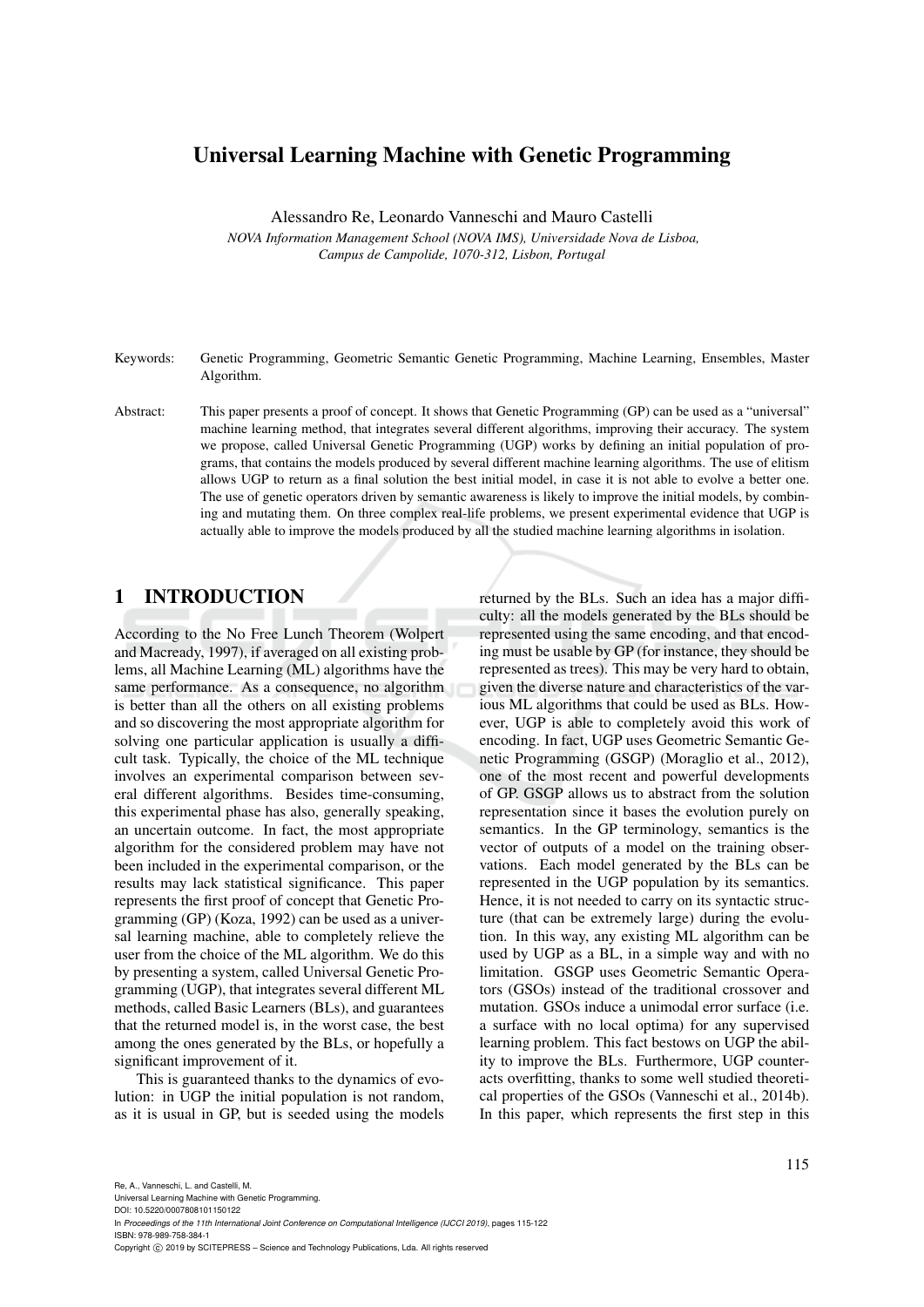promising research track, only three ML methods are used as BLs: linear regression, support vector regression and multi-layer perceptron regression. Furthermore, an extended version of UGP, called UGP with selection (UGP-SEL), aimed at further counteracting the overfitting of the BLs, is presented. The power of UGP and UGP-SEL is tested on three real-life symbolic regression problems. Their performance is compared to the one of GSGP and to the one of the BLs used in isolation.

# 2 GEOMETRIC SEMANTIC GENETIC PROGRAMMING

Even though the term semantics can have several different interpretations, it is a common trend in the Genetic Programming (GP) (Koza, 1992) community (and this is what we do also here) to identify the semantics of a solution with the vector of its output values on the training data (Vanneschi et al., 2014a). Under this perspective, a GP individual can be identified with a point (its semantics) in a multidimensional space that we call semantic space. The term Geometric Semantic Genetic Programming (GSGP) indicates a recently introduced variant of GP in which traditional crossover and mutation are replaced by socalled Geometric Semantic Operators (GSOs), which exploit semantic awareness and induce precise geometric properties on the semantic space.

GSOs, introduced by Moraglio et al. (Moraglio et al., 2012), are becoming more and more popular in the GP community (Vanneschi et al., 2014a) because of their property of inducing a unimodal error surface on any problem consisting in matching sets of input data into known targets (like for instance supervised learning problems such as regression and classification).

In particular<sup>1</sup> , *geometric semantic crossover* generates, as the unique offspring of parents  $T_1, T_2 : \mathbb{R}^n \to \mathbb{R}$ , the expression:

$$
T_{XO} = (T_1 \cdot T_R) + ((1 - T_R) \cdot T_2)
$$

where  $T_R$  is a random real function whose output values range in the interval [0,1]. Analogously, *geometric semantic mutation* returns, as the result of the mutation of an individual  $T : \mathbb{R}^n \to \mathbb{R}$ , the expression:

$$
T_M = T + ms \cdot (T_{R1} - T_{R2})
$$

where  $T_{R1}$  and  $T_{R2}$  are random real functions with codomain in [0,1] and *ms* is a parameter called mutation step.

Moraglio et al. (Moraglio et al., 2012) show that geometric semantic crossover corresponds to geometric crossover in the semantic space (i.e. the point representing the offspring stands on the segment joining the points representing the parents) and geometric semantic mutation corresponds to ball mutation in the semantic space (and thus induces a unimodal fitness landscape on the above mentioned types of problem).

The GSOs implementation presented in (Vanneschi et al., 2013; Castelli et al., 2015a) not only makes GSGP usable in practice by solving the drawbacks pointed out in the original work of Moraglio, but was also a source of inspiration for the work presented here. Given that the solutions semantics is enough to make GSGP work, the population can be seeded with any solution, even the ones returned by other ML algorithms. This can be done independently from the representation used by the ML algorithms to encode their models. In other words, GSGP allows us to abstract from the representation of the solutions (Moraglio et al., 2012).

GSOs have a known limitation (Vanneschi et al., 2014a; Castelli et al., 2015a): the reconstruction of the best individual at the end of a run can be a hard (and sometimes even impossible) task, due to its large size. This issue is even more visible in UGP, where the initial individuals may already be very large (assume for instance that the population is seeded with a model generated by a deep neural network). This basically turns UGP into a black-box system.

## 3 UNIVERSAL GENETIC PROGRAMMING (UGP)

As mentioned above, GSGP is able to induce a unimodal error surface for any supervised learning problem. Thus, GSGP is characterized by excellent optimization power. Furthermore, solid theoretical foundations (Vanneschi et al., 2013) allow us to state that GSGP is also able to limit overfitting, under some precise and well-studied circumstances. Taking into account these characteristics, a new idea comes naturally: seeding the initial population with a set of predictive models, that have been obtained by as many ML methods (Basic Learners, BLs), instead of randomly as customary in GP. This is possible and easy, simply running the BLs, storing the semantics of the generated models and using them in the initial population of GSGP. GSGP with this new initialization is called UGP (Universal GP) and presented in this

<sup>&</sup>lt;sup>1</sup>Here we report the definition of the GSOs as given by Moraglio et al. for real functions domains, since these are the operators we will use in the experimental phase. For applications that consider other types of data, the reader is referred to (Moraglio et al., 2012).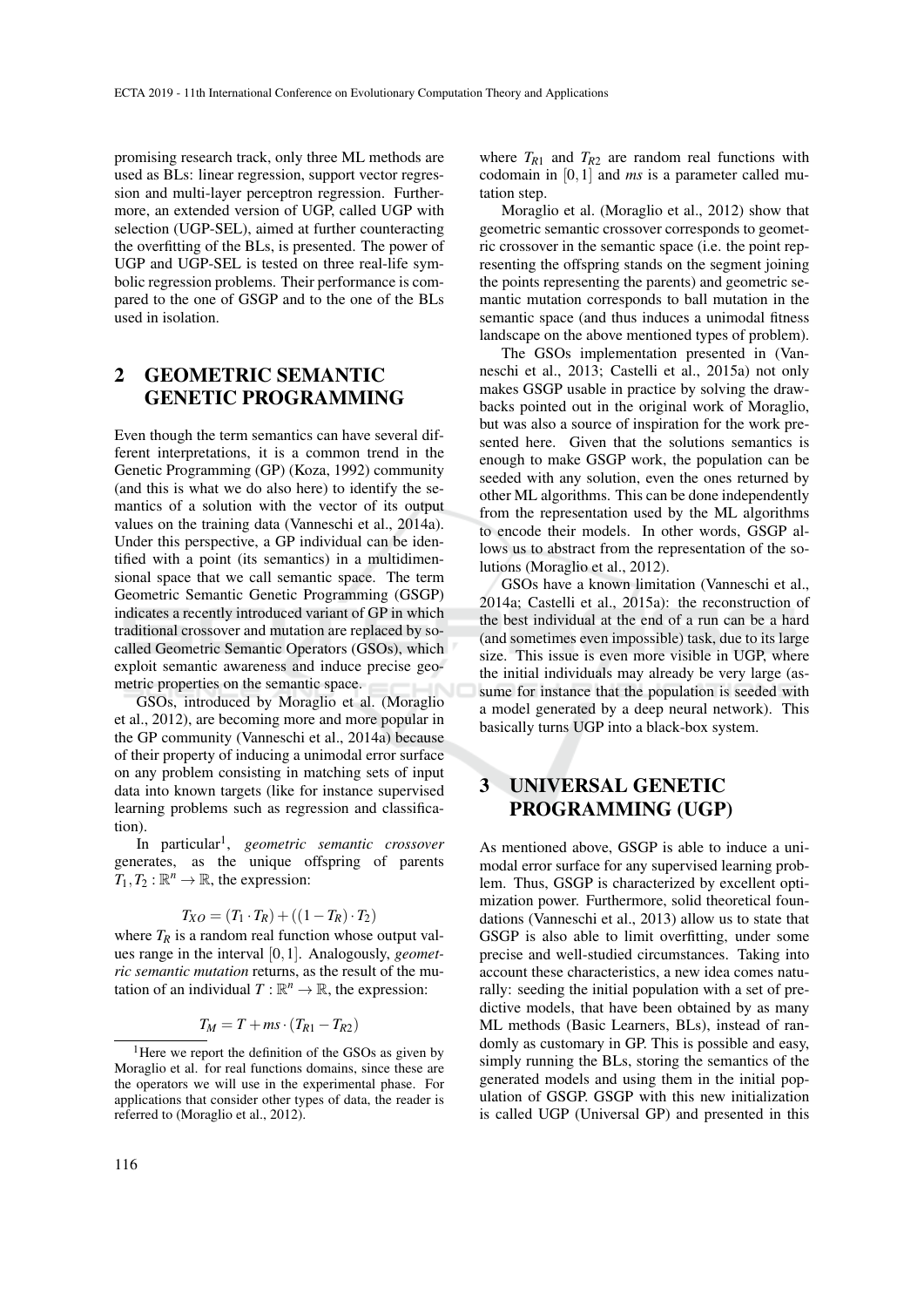paper. We can assert that UGP has the following characteristics: (1) With the simple use of elitism, well known in GP (Koza, 1992), UGP is able, in the worst case, to return the best model found by the BLs; (2) Thanks to the unimodal error surface induced by GSOs, UGP can easily improve the models found by the BLs; (3) Thanks to the theoretical properties of

# 3.1 Universal Genetic Programming with Selection Mechanism (UGP-SEL)

GSGP, UGP is able to limit overfitting.

The fact that GSGP can limit overfitting has been demonstrated in the literature for a traditional randomly generated initial population (Castelli et al., 2014b). When, as it is the case for UGP, the initial population integrates randomly generated individuals with models that have already been trained (the models generated by the BLs), the picture can be different. Indeed, it is expected that the models generated by the BLs will have a much better training fitness than the randomly generated ones, and thus they will be selected for mating many times, at least in the first phase of the evolution. In such a situation, it is easy to imagine that if those models overfit training data, it will be very hard for UGP to return a final model that does not overfit. In simple words, we have to avoid to seed the population with overfitting models.

The objective of UGP-SEL is to minimize the possibility of having overfitted models in the initial population. This is obtained by means of a preevolutionary selection procedure aimed at estimating the generalization ability of BLs before adding them to the initial population. This is done using a validation dataset which is separated from the dataset used for training the BLs. The selection procedure we introduce works by partitioning the entire dataset in three subsets: training, validation and testing datasets. The training dataset is used to train the BLs. The validation is used to estimate the performance of the models generated by the BLs, with the objective of discarding the overfitting ones. Training can then take place again using both the training and validation datasets. The output performances are then measured on the testing dataset, which is completely unknown to the models. In this scheme, different selection procedures can be adopted, for example discarding BLs that have excessively poor validation performance when compared to training. This procedure scales well with the number of models used to construct the BLs, as it requires a single training and a single validation for each learner, and can be adopted once a strategy for evaluating the performance and discarding BLs is defined. In our case, to obtain robust statistical evidence, we adopt a nested *K*-fold crossvalidation procedure, which involves testing which combination of models yields the best performance after a short run of UGP. The winning combination of models is then used for a long run of UGP.

More precisely, let  $D$  be the entire dataset and  $p_i$ its *i*-th partition. Then, in *K*-fold cross-validation, the datasets used in the *k*-th fold are defined as  $d_k^v = p_k$ and  $d_k^t = \mathcal{D} \setminus p_k$ , for  $1 \leq k \leq K$ . Similarly, we perform nested *J*-fold cross-validation by defining the datasets  $n_{kj}^v$  and  $n_{kj}^t$ , obtained by partitioning  $d_k^t$  instead of  $\mathcal{D}$ , having  $n_{kj}^t \cup n_{kj}^v = d_k^t$  for  $1 \le j \le J$ . Given a set of *M* models generated by the BLs, the pre-evolutionary selection procedure we used first involved training all the models over  $n_{kj}^t$ , then take every combination of models and performing a short UGP run, using the same dataset  $n_{kj}^t$  to compute fitness values, and evaluating their performances over  $n_{kj}^v$ . The results of these runs are averaged across the *J*-folds, and the best combination of models is selected to be used in the next phase. Once a combination of models is selected, it is used to perform a long run of UGP: models are trained again over  $d_k^t$ , which is also used to compute the fitness during the evolution, while  $d_k^v$  is used for evaluation purposes (test set). Note that this procedure is repeated *K* times and then averaged.

UGP-SEL, as we defined it, is computationally expensive: it requires to train models multiple times over different datasets, suffers from a combinatorial explosion when *M* increases and requires to execute a large number of (short) UGP runs. However, the use of UGP-SEL gave us some useful insights, as it will appear clear when we will present our experimental study (Section 4).

#### 4 EXPERIMENTAL STUDY

### 4.1 Test Problems and Experimental Settings

For each model, 60 runs were performed adopting a 5 fold cross-validation scheme and, where applicable, a nested 4-fold cross-validation. Each run used a population of 200 individuals and a total of 200000 fitness evaluations were performed. When UGP-SEL was used, the brief evolutionary stage consisted of 4000 fitness evaluations. The population was initialized with the ramped half and half method (Koza, 1992), except for UGP, where the population is seeded using the three models evolved by Multilayer Perceptron, Support Vector Regression and Linear Regres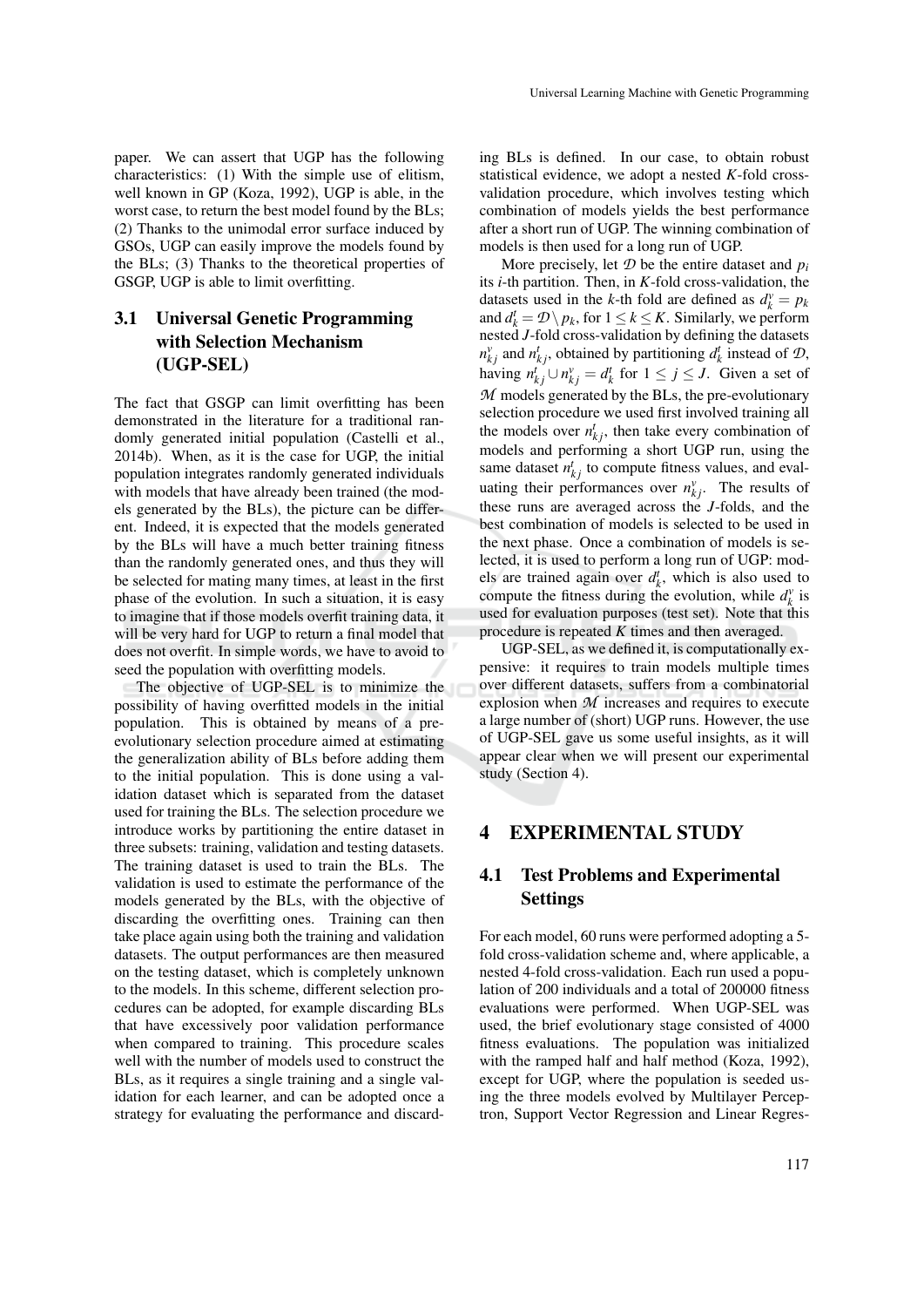sion, while the remaining 197 individuals are initialized using the ramped half and half algorithm, with an initial maximum height of 6. No height constraints were in place after initialization. For UGP-SEL the initialization is done using the models chosen by the selection mechanism described in Section 3.1, plus the remaining individuals generated randomly using ramped half and half. Besides those parameters, the primitive operators were addition, subtraction, multiplication, and division protected as in (Koza, 1992). The terminal symbols included one variable for each feature in the dataset and no constants. Parent selection was done using tournaments of size 4. Crossover rate and mutation rate were equal to 70% and 30% respectively. These values were selected after a preliminary tuning phase aimed at discovering the most suitable values of the parameters, and since a manual tuning of the parameters showed no (statistically significant) difference in terms of performance with respect to other configurations tested. This is related to the fact that it has become increasingly clear that GP is very robust to parameter values once a good configuration is determined, as suggested by a recent large and conclusive study (Sipper et al., 2018). The error measure adopted to measure the fitness of one semantic against the train semantic was the Mean Absolute Error (MAE).

Table 1: Description of the test problems. For each dataset, the number of features and the number of instances are re-TECHNO ported.  $\blacksquare \blacksquare \blacksquare \blacksquare \blacksquare \blacksquare \blacksquare \blacksquare \blacksquare \blacksquare$ 

| <b>Dataset</b>                        | # Features | # Instances |
|---------------------------------------|------------|-------------|
| Parkinson (Castelli<br>et al., 2014a) | 26         | 5875        |
| Energy (Castelli<br>et al., 2015b)    | 8          | 768         |
| Concrete (Castelli<br>et al., 2013)   | 8          | 1029        |

The test problems that we have used in our experimental study are three symbolic regression reallife applications. The first one (Parkinson) aims at predicting the value of the unified Parkinson's disease rating scale as a function of several patients features, mainly extracted from their voice. The second problem (Energy) has the objective of forecasting the value of the energy consumption in some particular geographic areas and on some particular days, as a function of some of the observable characteristics of that (and previous) day(s) (for instance meteorologic characteristics and others). Finally, the Concrete problem aims at predicting the value of the concrete strength, as a function of some features of the material. All these problems have already been used in

previous GP studies (Castelli et al., 2014b; Castelli et al., 2014a; Castelli et al., 2013; Castelli et al., 2015b). Table 1 reports, for each dataset, the number of features (variables) and the number of instances (observations). For a complete description of these datasets, the reader is referred to the references reported in the same table.

#### 4.2 Experimental Results

The experimental study aims at understanding the real advantage of using GP as a universal learning method. To accomplish this task, we analyzed different aspects. We initially compared the performance over training and unseen instances of three different GP-systems: GSGP, UGP, and UGP-SEL. The results of this analysis are reported in Figure 1. Focusing on the performance achieved on the training instances, and considering the three benchmark problems, it is possible to observe a common trend: UGP and UGP-SEL produce results that are comparable between each other and outperform GSGP on all the studied test problems. Interestingly, the models produced by the BLs are effectively improved in the evolutionary process. In fact, both UGP and UGP-SEL have steady improvement in terms of fitness during the whole evolution. Additionally, UGP-SEL is able to reduce the computational time needed for obtaining good quality models for the Energy benchmark. Hence, the selection of the best models produced by the BLs, that is typical of UGP-SEL, is not detrimental and, on the contrary, can speed up the search process for some problems. Also, GSGP produces a standard deviation (grey area surrounding the GSGP line in the plots) that, while presenting an acceptable magnitude, is larger than the one produced by UGP and UGP-SEL. We conclude that using GP for evolving models obtained from other ML techniques provides a beneficial effect on the final model, that is characterized by a lower error and a lower standard deviation with respect to the one produced by GSGP.

While results achieved on the training instances are important, the performance on the test set is a fundamental indicator to assess the robustness of the model with respect to its ability in generalizing over unseen data. This is a property that must be ensured in order to use an ML technique for addressing a realworld problem. As one can observe from Figure 1, in all the considered benchmarks, UGP and UGP-SEL are able to generalize well over unseen instances, outperforming GSGP on all the studied problems. Also on the test set, UGP and UGP-SEL are able to improve the performance of the models produced by the BLs and, even more interesting, are able to combine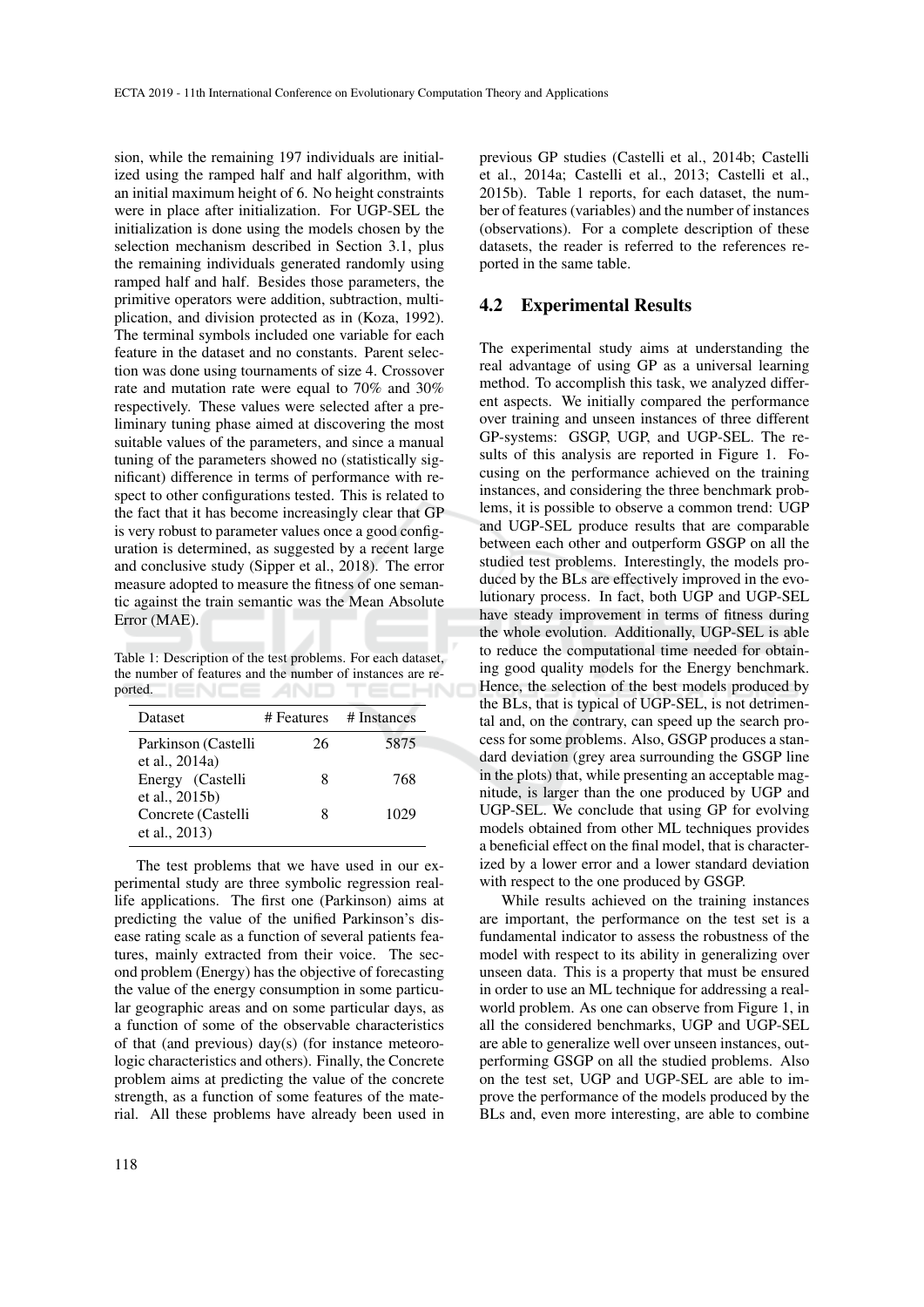

Figure 1: Results on training (a,c,e) and test sets (b,d,f). Median over 30 runs. Plot (a,b): Energy dataset. Plot (c,d): Concrete dataset. Plot (e,f): Parkinson dataset.

these models for obtaining a final solution that corresponds to a "blend" of different ML techniques. The final solution produces good performance over the training data as well as a good generalization ability and it is characterized by a lower standard deviation with respect to GSGP. All in all, the idea of using GP as a universal learning method seems very promising.

To assess the statistical significance of the results presented in Figure 1, a statistical validation was performed. First of all, given it is not possible to assume a normal distribution of the values obtained by running the different techniques, we ran the Lilliefors test, using  $\alpha = 0.05$ . The null hypothesis of this test is that the values are normally distributed. The result of the test suggests that the null hypothesis should be rejected. Hence, we used the Mann-Whitney U test for comparing the results returned by the different techniques considered under the null hypothesis that the distributions are the same across repeated measures. Also in this test, a value of  $\alpha = 0.05$  was used and the Bonferroni correction was considered. Table 2 reports the *p*-values returned by the Mann-Whitney test. A bold font is used to denote values suggesting that the alternative hypotheses cannot be rejected (statistically significant results). According to this study, for all the studied benchmarks, UGP and UGP-SEL obtained models that are better (i.e., with lower error) than the ones produced by GSGP and the differences in terms of error are statistically significant on both training and test data.

To gain a full comprehension of the dynamics of UGP, the second part of the experimental phase analyzes the contribution provided by the different BLs in the construction of the final model. The objective is to understand what are the sub-components of the final solution that were formed thanks to a blend of different ML techniques. To answer this question, we

Table 2: *P*-values returned by the Mann-Whitney test for the benchmarks considered. Bold values used to denote statistically significant results.

| Energy       |             |            |             |  |
|--------------|-------------|------------|-------------|--|
|              | Training    |            | <b>Test</b> |  |
| UGP          | UGP-        | UGP        | UGP-        |  |
|              | SEL         |            | SEL         |  |
| GSGP 3.6E-21 | $3.6E-21$   | $3.6E-21$  | 3.6E-21     |  |
| UGP          | $4.4E - 21$ |            | $3.2E-12$   |  |
|              |             |            |             |  |
| Concrete     |             |            |             |  |
|              | Training    |            | <b>Test</b> |  |
| UGP          | UGP-        | <b>UGP</b> | UGP-        |  |
|              | <b>SEL</b>  |            | SEL         |  |
| GSGP 3.6E-21 | 3.6E-21     | $3.6E-21$  | $3.6E - 21$ |  |
| UGP          | 0.52        |            | 0.53        |  |
|              |             |            |             |  |
| Parkinson    |             |            |             |  |
|              | Training    |            | <b>Test</b> |  |
| UGP          | UGP-        | UGP        | UGP-        |  |
|              | SEL         |            | <b>SEL</b>  |  |
| GSGP 3.6E-21 | $3.6E-21$   | $3.6E-21$  | 3.6E-21     |  |
| UGP          | 0.27        |            | 0.04        |  |

perform the following analysis: we associate to each candidate solution a vector, whose length is equal to the number of used BLs, plus one. Each component of this vector will be associated with a different BL, and the further component will be associated to GP. For all the individuals initialized randomly (with the ramped-half-and-half technique in our case), the position of the vector corresponding to GP is initialized with a value equal to 1, while all the other positions are initialized with a value equal to 0. For each model generated by a BL, the vector is initialized with a value equal to 1 in the position corresponding to that BL, and 0s in all other positions. After each crossover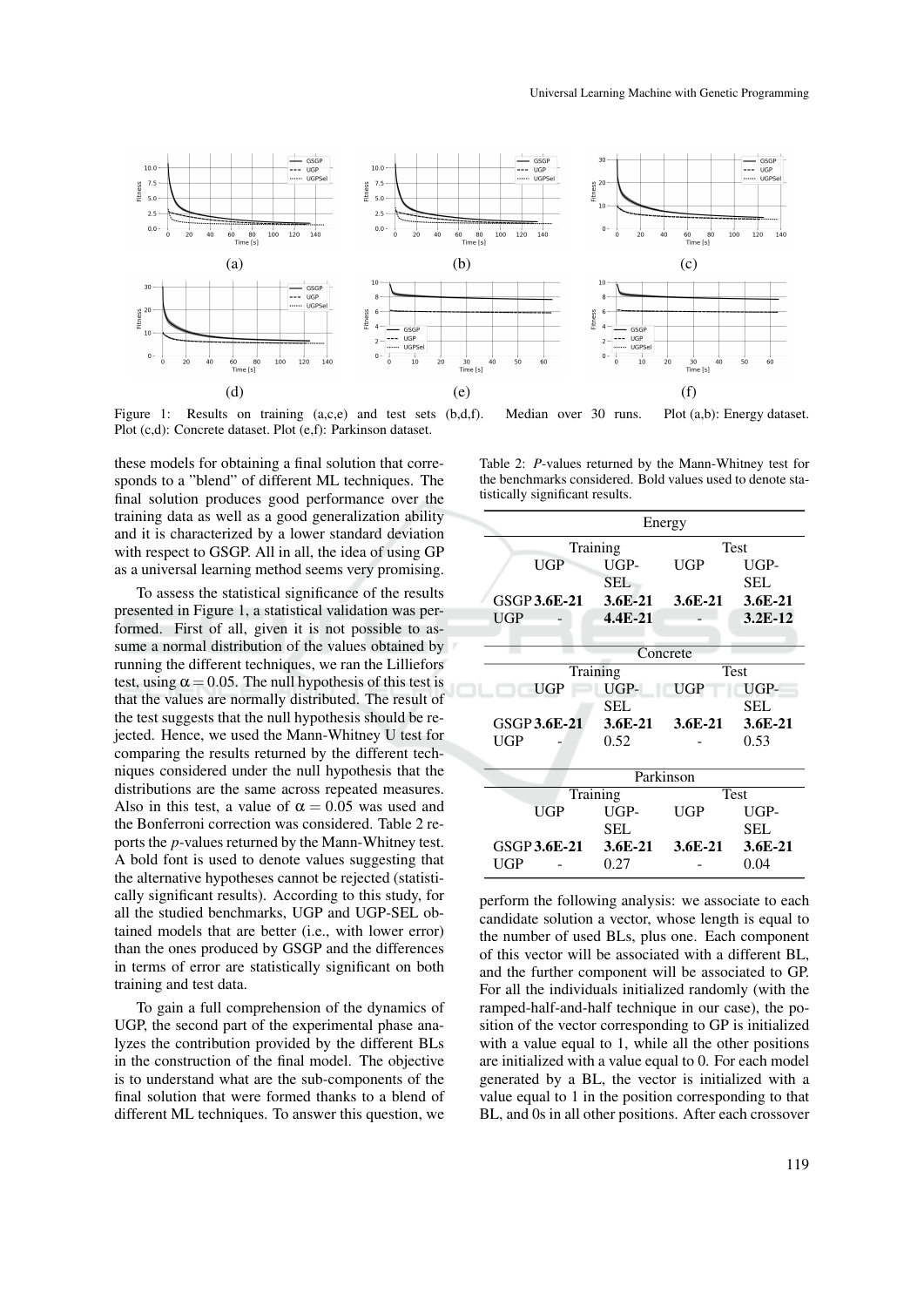event, we summed up the vectors of the parents to obtain a new vector that can, in some senses, be interpreted as the "fingerprint" of the child. In this way, at the end of the evolutionary process, we are able to quantify the contribution of each BL and of GP itself to the construction of the final solution. Theoretically, an individual that has a value equal to the number of crossover events in the position of the vector corresponding to GP, and a value equal to 0 is all other positions is a model that has been generated purely by GP, without any contribution from any of the BLs. On the other hand, the values in the positions corresponding to the BLs quantify the contribution of the various BLs in the formation of that individual. The results of this analysis are reported in Figure 2 and in Figure 3, where the values contained in the vector associated to the best individual at the end of the evolution are reported, after having been normalized in a  $[0,1]$  scale. Figure 2 reports the results for UGP, while Figure 3 shows the analogous results for UGP-SEL.

The first important observation is that none of the best-evolved models (neither the ones evolved by UGP nor the ones evolved by UGP-SEL) is a purely GP-evolved individual. All of them have an important contribution by the BLs. Furthermore, only in one case, the final model is formed by a 100% contribution from only one BL. It is the case of UGP-SEL in the Energy dataset, reported in Figure 3(a), where the final model was formed by a 100% contribution of SVR. In all other cases, the final model is formed by a blend between different BLs and GP. Before continuing with the analysis of Figures 2 and 3, it is important to point out that if an individual is formed by a 100% contribution of one BL, this does not necessarily mean that the final model was the one generated by that BL, and used to initialize the GP population. Indeed, in GP it is possible to have a crossover between one individual and itself, and when GSOs are used (as in this work), the offspring is an individual that is very different from the parent. Indeed, what happened with UGP-SEL in the case of the Energy dataset (Figure  $3(a)$ ) is that the final model was obtained by various crossovers between individuals that, although different between each other, are all descendants from the model generated by SVR. This is proven by the fact that the curve of the evolution of UGP-SEL for this problem is not constant (see Figure  $1(a)$ ), but the error is steadily decreasing along with the evolution. Thus, the final model is not the one generated by SVR and used in the initialization, but an improvement of it.

Analyzing Figures 2 and 3 more in detail, one can remark that on the Energy dataset the final model

was only influenced by SVR in the case of UGP-SEL (Figure 3(a)), while the best solution is obtained by a blend of LR and SVR in the case of UGP (Figure  $2(a)$ ). In the latter case, the model consists of a contribution of 98% given by LR and the remaining 2% by SVR. Looking back at Figure 1, it is interesting to notice that while UGP and UGP-SEL performed in a comparable manner, the best solutions they produced have been formed by combining different BLs. This observation further corroborates the importance of semantics: despite the solutions having completely different structures, because they are formed by recombinations of models generated by different BLs, they have a similar *behaviour*, that is what matters for assessing the models' performance. Taking into account the Concrete dataset, it is possible to see that the final model of UGP (Figure 2(b)) was generated using a contribution of approximately 40% of GP, 35% of LR, 20% of MLP, and 5% of SVR. On the same problem UGP-SEL (Figure 2(c)) behaves similarly but, with respect to UGP, a more important contribution to the construction of the best model is given by GP and LR, while MLP and SVR decreased their contribution. Finally, on the Parkinson benchmark, we have a similar situation where both UGP and UGP-SEL built a final model with a contribution of approximately 55% of SVR, 30% of GP, 10% of LR, and 5% of MLP (Figures  $2(e)$  and  $2(f)$ ).

To conclude the experimental study, we focused on UGP-SEL and we analyzed the number of times in which the model generated by a BL was selected to be inserted in the initial population, using the selection process described in Section 3.1. This analysis is reported in Figure 4.

Remembering that each one of the independent runs that we have performed uses a different training/test partition of the data, and thus also the initial models generated by the BLs are different between each other in the different runs, we can observe that for the Energy problem (Figure  $4(a)$ ), in more than 60% of the runs both the models generated by LR and SVR are inserted in the initial population, while in the remaining runs only the model generated by SVR was selected and inserted in the initial population. On the Concrete dataset (Figure 4(b)), in more than 40% of the runs all the studied BL models (SVR, LR and MLP) were selected to be part of the initial population, and in more than 30% of the runs the models that were selected and inserted in the initial population were the ones generated by LR and MLP. Looking back at the results of Figure 3, we can see that the evolutionary process is able to combine the solutions composed by the aforementioned BLs, improving them; but, despite that, the final model was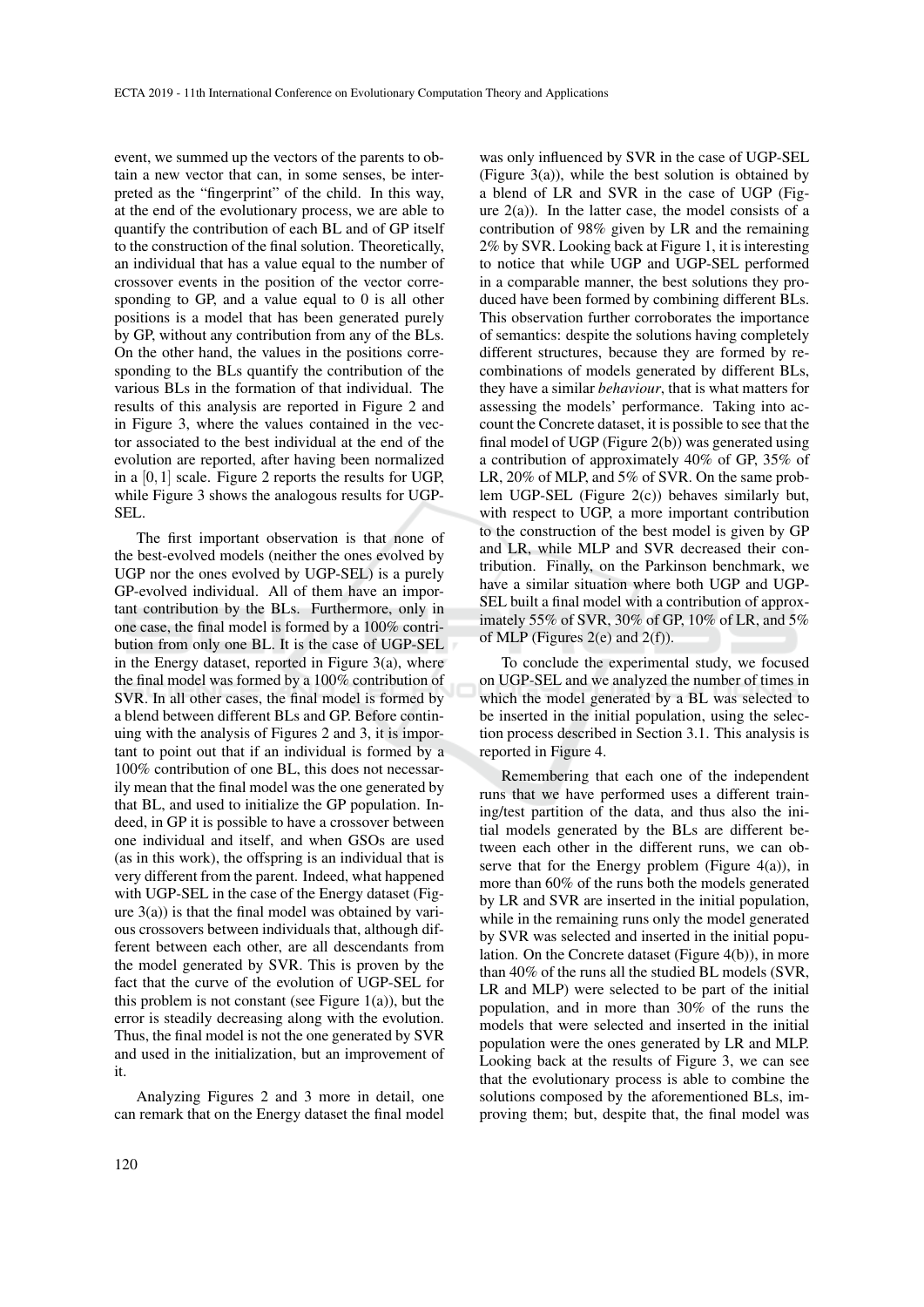

Figure 2: Percentage contribution provided by the different BLs for building the best final model for UGP. Plot (a): Energy dataset. Plot (b): Concrete dataset. Plot (c): Parkinson dataset.



Figure 3: Percentage contribution provided by the different BLs for building the best final model for UGP-SEL. Plot (a): Energy dataset. Plot (b): Concrete dataset. Plot (c): Parkinson dataset.



Plot (b): Concrete dataset. Plot (c): Parkinson dataset.

built also with a 40% contribution of GP. Hence, also for the Concrete dataset, the evolutionary process seems to be able to improve the performance of "simple" models (i.e. generated with the contribution of only one technique) more easily with respect to "hybrid" models (i.e. formed thanks to a blend of more than one technique). Finally, Figure 4(c) presents the results obtained on the Parkinson dataset. In this case, we can observe that the models generated by SVR are always selected to be inserted in the initial population. More than 40% of the times, the models that are inserted in the initial population are the one generated by SVR and the one generated by LR, while approximately 30% of the times the models inserted in the initial population are the ones generated by the three studied BLs (i.e. SVR, LR, and MLP). This result is consistent with the one reported in Figure 3(f), where the most important contribution for the construction of the final best model for this problem is provided by SVR. Anyway, also for this dataset, an important contribution to the final model is provided by GP itself. This observation strengthens the previous conjecture: for GP, improving "simple" models is easier than improving "hybrid" ones. In conclusion, the experimental study allowed us to discover interesting insights

about UGP and UGP-SEL. In particular, UGP and UGP-SEL behave similarly to ensemble techniques for their ability in producing robust models, as well as reducing the variance bias. Additionally, the best model returned by both UGP and UGP-SEL always consists of a composition of different contributions from more than one ML technique.

### 5 CONCLUSIONS AND FUTURE WORK

The objective of this paper was to present a proof of concept, and the paper was conceived as a beginning step in a long and promising research track. The scientific question behind this work is if Genetic Programming (GP) can be used as a "universal" Machine Learning (ML) system. In this context, with the term universal, we mean a system able to join several (and potentially even all existing) ML algorithms (called Basic Learners – BLs –), and, in the worst case, always return the best model generated by any of these algorithms. The idea developed in this work consists of using several ML models to seed